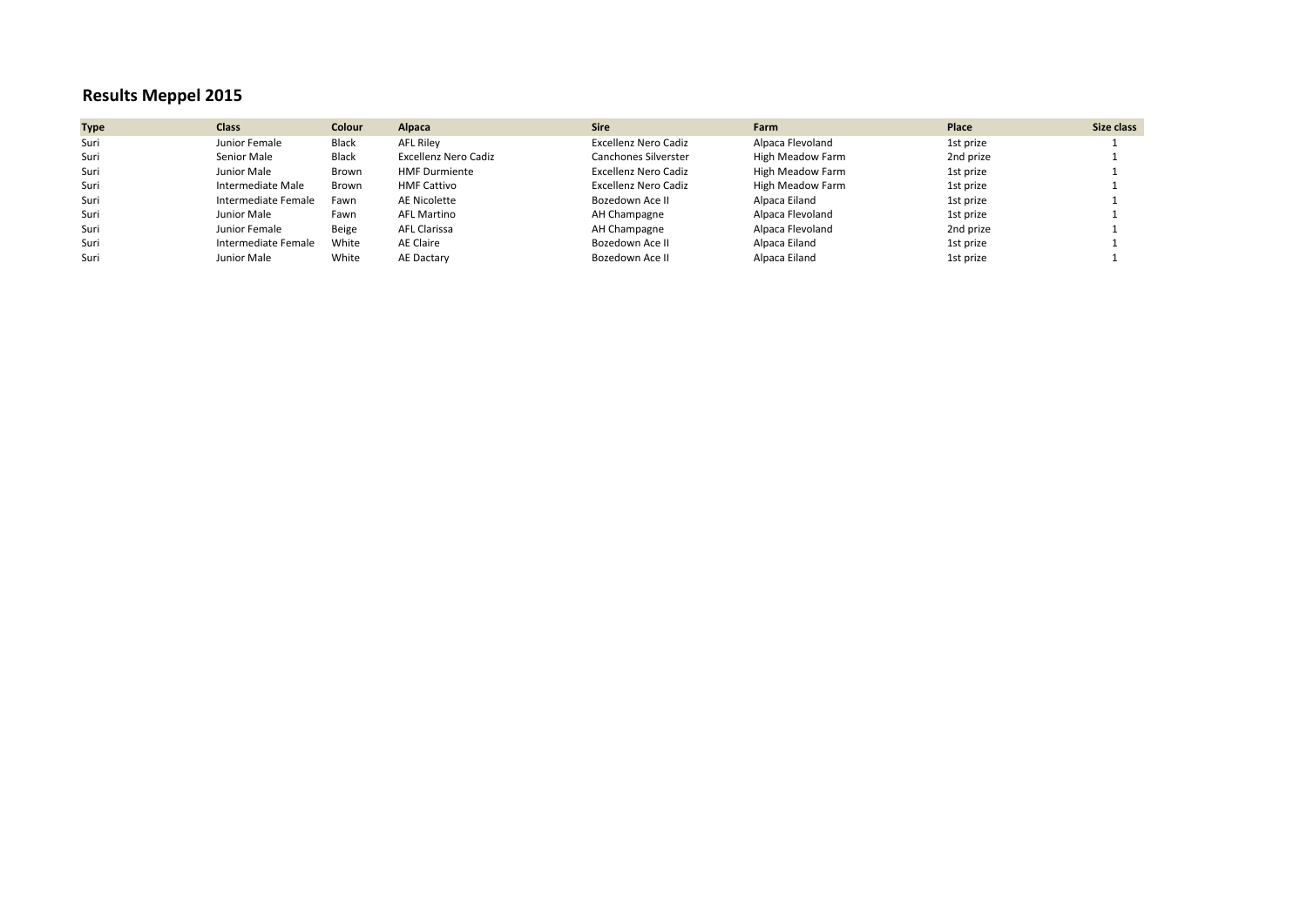| <b>Type</b> | <b>Class</b>        | Colour        | Alpaca                              | <b>Sire</b>                | Farm                           | Place     | <b>Size class</b> |
|-------------|---------------------|---------------|-------------------------------------|----------------------------|--------------------------------|-----------|-------------------|
| Huacaya     | Junior Female       | Grey          | Rzadkiewa Silver Lady               | AE Rosco                   | Rzadkiewa Alpaca               | 1st prize |                   |
| Huacaya     | Junior Female       | Grey          | LFA Apache                          | <b>LFA Luca</b>            | La Finesse                     | 2nd prize |                   |
| Huacaya     | Intermediate Female | Grey          | <b>Flanders Harissa</b>             | Aguaviva Claudius          | Alpaca Flanders                | 1st prize |                   |
| Huacaya     | Intermediate Female | Grey          | Rzadkiewa Eternal Flame             | Silverstream Fireworks     | Rzadkiewa Alpaca               | 2nd prize |                   |
| Huacaya     | Senior Female       | Grey          | Kilnwood Delilah                    | <b>Shutefarm Boris</b>     | Rzadkiewa Alpaca               | 1st prize |                   |
| Huacaya     | Junior Male         | Grey          | AE Sambouca                         | Alpaca Stud Nyetimber      | Alpaca Eiland                  | 1st prize |                   |
| Huacaya     | Junior Male         | Grey          | <b>Colour Line Harley</b>           | Inca Grey Flyte            | <b>Colour Line Alpacas</b>     | 2nd prize |                   |
| Huacaya     | Intermediate Male   | Grey          | Rzadkiewa Bonfire                   | Silverstream Fireworks     | Rzadkiewa Alpaca               | 2nd prize |                   |
| <b>Type</b> | <b>Class</b>        | <b>Colour</b> | Alpaca                              | <b>Sire</b>                | Farm                           | Place     | Size class        |
| Huacaya     | Junior Female       | <b>Black</b>  | Tienda Molino Holly                 | Popham Thunder             | Alpacafarm Tienda Molino       | 1st prize |                   |
| Huacaya     | Junior Female       | Black         | OL Gaby                             | Milduck Mandela            | Alpaca-Osli                    | 2nd prize |                   |
| Huacaya     | Junior Female       | <b>Black</b>  | VekoFarm Bonbini                    | Sunsetestate Goma          | Alpaca Vekofarm                | 3rd prize |                   |
| Huacaya     | Junior Female       | Black         | <b>AKW Dibi</b>                     | <b>CME Hades</b>           | Alpaca Krimpenerwaard          | 4th prize |                   |
| Huacaya     | Junior Female       | <b>Black</b>  | AWW Sheila                          | Inca Excalibur             | Alpacahoeve van de Wiede Wieke | 5th prize |                   |
| Huacaya     | Intermediate Female | Black         | Inca Harlem                         | Popham Thunder             | Alpacafarm Tienda Molino       | 1st prize |                   |
| Huacaya     | Intermediate Female | Black         | Tienda Molino Hope                  | Lillyfield Jack of Spades  | Alpacafarm Tienda Molino       | 2nd prize |                   |
| Huacaya     | Junior Male         | <b>Black</b>  | OL Taylor                           | Milduck Mandela            | Alpaca-Osli                    | 1st prize |                   |
| Huacaya     | Junior Male         | <b>Black</b>  | LYA Zorro                           | <b>MAE Ariel Admon</b>     | Legendary Alpacas              | 2nd prize |                   |
| Huacaya     | Junior Male         | <b>Black</b>  | CD Gentle                           | CD Fabian                  | Alpacafarm Carpe Diem          | 3rd prize |                   |
| Huacaya     | Junior Male         | Black         | Tienda Molino Hurricane             | Inca Flagship              | Alpacafarm Tienda Molino       | 4th prize |                   |
| Huacaya     | Junior Male         | <b>Black</b>  | <b>AKW Memphis</b>                  | <b>CME Lysander ET</b>     | Alpaca Krimpenerwaard          | 5th prize |                   |
| Huacaya     | Junior Male         | <b>Black</b>  | Vekofarm Desert Dibbe               | Sunsetestate Goma          | Alpaca Vekofarm                | 6th prize |                   |
| Huacaya     | Intermediate Male   | <b>Black</b>  | <b>AHN Murphey</b>                  | Pejo Jacomo                | Alpaca Hacienda Holland        | 1st prize |                   |
| Huacaya     | Intermediate Male   | Black         | AOL Eragon                          | <b>MileEnd Claudius</b>    | Alpacas of the Lowlands        | 2nd prize |                   |
| Huacaya     | <b>Adult Male</b>   | <b>Black</b>  | AHN Cuba                            | Pejo Jacomo                | Alpaca Hacienda Holland        | 1st prize |                   |
| Huacaya     | <b>Adult Male</b>   | <b>Black</b>  | Sunsetestate Stavros                | <b>Canchones Atonement</b> | Alpacafarm Liempde             | 2nd prize |                   |
| Huacaya     | Senior Male         | <b>Black</b>  | <b>Atlantic Cambridge Centurion</b> | <b>UBR Atlantic Salta</b>  | High Meadow Farm               | 2nd prize |                   |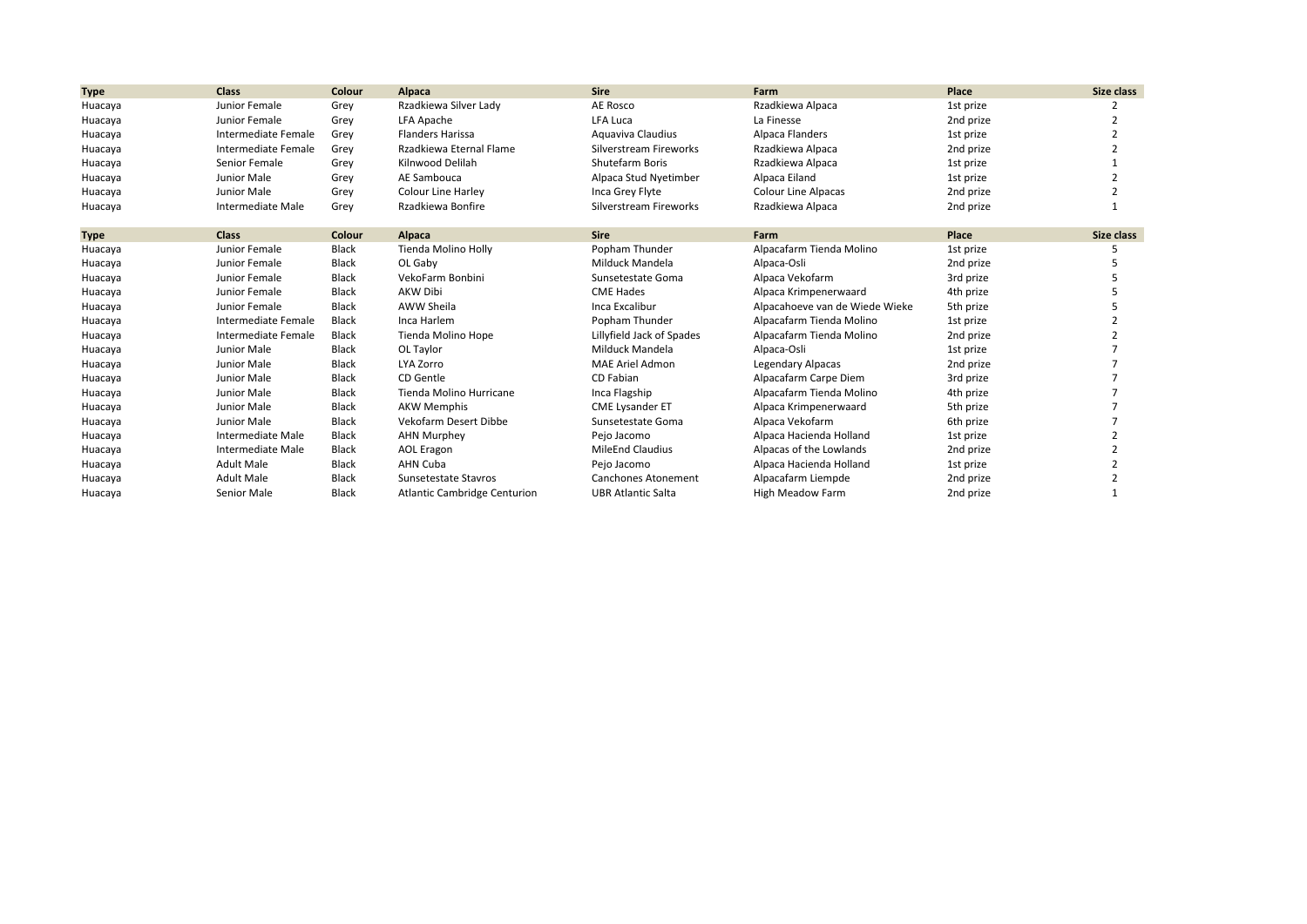| <b>Type</b> | <b>Class</b>        | Colour | Alpaca                    | <b>Sire</b>                   | Farm                          | Place     | Size class     |
|-------------|---------------------|--------|---------------------------|-------------------------------|-------------------------------|-----------|----------------|
| Huacaya     | Junior Female       | Brown  | <b>AM Labelle</b>         | Waratah Flats Earl Grey       | Alpaca Mountain               | 1st prize | 2              |
| Huacaya     | Junior Female       | Brown  | <b>MAE Carrera</b>        | EP Cambridge Termy Creator    | Alpaca Westerlee              | 2nd prize | 2              |
| Huacaya     | Intermediate Female | Brown  | <b>ABR Naomi</b>          | Patou Sultan                  | Alpacabrammelo                | 1st prize | 2              |
| Huacaya     | Intermediate Female | Brown  | <b>AKW Desteny</b>        | <b>CME Lysander ET</b>        | Alpaca Krimpenerwaard         | 2nd prize | 2              |
| Huacaya     | Junior Male         | Brown  | LYA Argos                 | <b>CME Socrates</b>           | <b>Legendary Alpacas</b>      | 1st prize | $\overline{2}$ |
| Huacaya     | Junior Male         | Brown  | OL Clark                  | Waratah Flats Earl Grey       | Alpaca-Osli                   | 2nd prize | $\overline{2}$ |
| Huacaya     | Intermediate Male   | Brown  | <b>AWB Peruvian Taco</b>  | <b>AEC Peruvian Mister X</b>  | Alpaca-World-Brielle          | 1st prize | $\mathbf{1}$   |
| Huacaya     | <b>Adult Male</b>   | Brown  | AE Boulerouge             | <b>UBR WessexHannibal</b>     | Alpaca Eiland                 | 1st prize | $\overline{2}$ |
| Huacaya     | <b>Adult Male</b>   | Brown  | Patou Sultan              | Lillyfield Jack os Spades     | Alpaca Linde                  | 2nd prize | $\overline{2}$ |
| <b>Type</b> | Class               | Colour | Alpaca                    | <b>Sire</b>                   | Farm                          | Place     | Size class     |
| Huacaya     | Junior Female       | Fawn   | Flanders Athena ET        | Aquaviva Claudius             | Alpaca Flanders               | 1st prize | 5              |
| Huacaya     | Junior Female       | Fawn   | <b>AOL Flower Power</b>   | MileEnd Leon                  | Alpacas of the Lowlands       | 2nd prize | 5              |
| Huacaya     | Junior Female       | Fawn   | <b>GAL Yara</b>           | Waratah Flats Earl Grey       | Alpaca Liessel                | 3rd prize | 5              |
| Huacaya     | Junior Female       | Fawn   | <b>MAE Bernice</b>        | <b>Brabant Kashmir</b>        | Alpaca Westerlee              | 4th prize | 5              |
| Huacaya     | Junior Female       | Fawn   | Frisia Dautsen            | ATD Davinci Chi Marcus        | Alpaca State Frisia           | 5th prize | 5              |
| Huacaya     | Intermediate Female | Fawn   | Flanders Trésor ET        | Aquaviva Claudius             | Alpaca Flanders               | 1st prize |                |
| Huacaya     | Intermediate Female | Fawn   | AOL Eyela                 | MileEnd Leon                  | Alpacas of the Lowlands       | 2nd prize |                |
| Huacaya     | Intermediate Female | Fawn   | AP Peruvian Carmen        | <b>AH Huascar Inca</b>        | Alpaca Paradijs               | 3rd prize | $\overline{7}$ |
| Huacaya     | Intermediate Female | Fawn   | Lindetrack Zamira         | Lindetrack Peruvian Moonlight | Lindetrack                    | 4th prize |                |
| Huacaya     | Intermediate Female | Fawn   | <b>AOH Grace</b>          | <b>CME Prometheus</b>         | AlpacaOord                    | 5th prize |                |
| Huacaya     | Intermediate Female | Fawn   | <b>AKW Aurelia</b>        | <b>CME Hades</b>              | Alpaca Krimpenerwaard         | 6th prize | $\overline{7}$ |
| Huacaya     | <b>Adult Female</b> | Fawn   | <b>AEC Peruvian Sandy</b> | <b>Wessex Thrush</b>          | Alpaca El Charco              | 1st prize | 2              |
| Huacaya     | <b>Adult Female</b> | Fawn   | Popham Sunshine           | Popham Ambersun Flame         | <b>High Meadow Farm</b>       | 2nd prize | $\overline{2}$ |
| Huacaya     | Junior Male         | Fawn   | <b>VB Devin</b>           | Waratah Flats Earl Grey       | Alpacafarm Vorstenbosch       | 1st prize | 6              |
| Huacaya     | Junior Male         | Fawn   | <b>AFTS Humphrey</b>      | Tree Oaks High Command        | Alpaca Farm t Steeke          | 2nd prize | 6              |
| Huacaya     | Junior Male         | Fawn   | <b>AGD Giliano</b>        | ATD Beau Killarney            | Alpaca Garden van Dorsser Hof | 3rd prize | 6              |
| Huacaya     | Junior Male         | Fawn   | <b>AOH Amadeus</b>        | ATD Da Vinci di Marcus        | AlpacaOord                    | 4th prize | 6              |
| Huacaya     | Junior Male         | Fawn   | <b>AKW Lorenzo</b>        | <b>CME Lysander ET</b>        | Alpaca Krimpenerwaard         | 5th prize | 6              |
| Huacaya     | Junior Male         | Fawn   | <b>AHN Nimm</b>           | Pejo Jacomo                   | Alpaca Hacienda Holland       | 6th prize | 6              |
| Huacaya     | Intermediate Male   | Fawn   | OL Rossy                  | Waratah Flats Earl Grey       | Alpaca-Osli                   | 1st prize | 7              |
| Huacaya     | Intermediate Male   | Fawn   | <b>LYA Sniper</b>         | <b>CME Lysander ET</b>        | Legendary Alpacas             | 2nd prize |                |
| Huacaya     | Intermediate Male   | Fawn   | FL Olympus                | EP Cambridge Termy Creator    | Alpacafarm Liempde            | 3rd prize | $\overline{7}$ |
| Huacaya     | Intermediate Male   | Fawn   | CD Marquis                | Waratha Flats Earl Grey       | Alpaca Farm t Steeke          | 4th prize | 7              |
| Huacaya     | Intermediate Male   | Fawn   | Alpacamundo Gucci         | Ambersun Kalgoorlie Gold ET   | Alpacamundo                   | 5th prize |                |
| Huacaya     | Intermediate Male   | Fawn   | <b>AOL Enzo Ferrari</b>   | Shanbrooke Destinction        | Alpacas of the Lowlands       | 6th prize | $\overline{7}$ |
| Huacaya     | <b>Adult Male</b>   | Fawn   | Gilt Edge Gold Standard   | Timbertop CT Goldmine ET      | Alpaca Flanders               | 1st prize | $\overline{2}$ |
| Huacaya     | <b>Adult Male</b>   | Fawn   | <b>Flanders Cassius</b>   | Aquaviva Claudius             | Alpaca Flanders               | 2nd prize |                |
| Huacaya     | Senior Male         | Fawn   | ATD Beau Killarney's Lad  | EP Cambridge Commish Lad      | Alpaca Top Dutch              | 1st prize | $\overline{2}$ |
| Huacaya     | Senior Male         | Fawn   | ATD Da Vinci Chi Marcus   | <b>TL Aguiaviva Marcus</b>    | Alpaca Top Dutch              | 2nd prize | $\mathfrak{p}$ |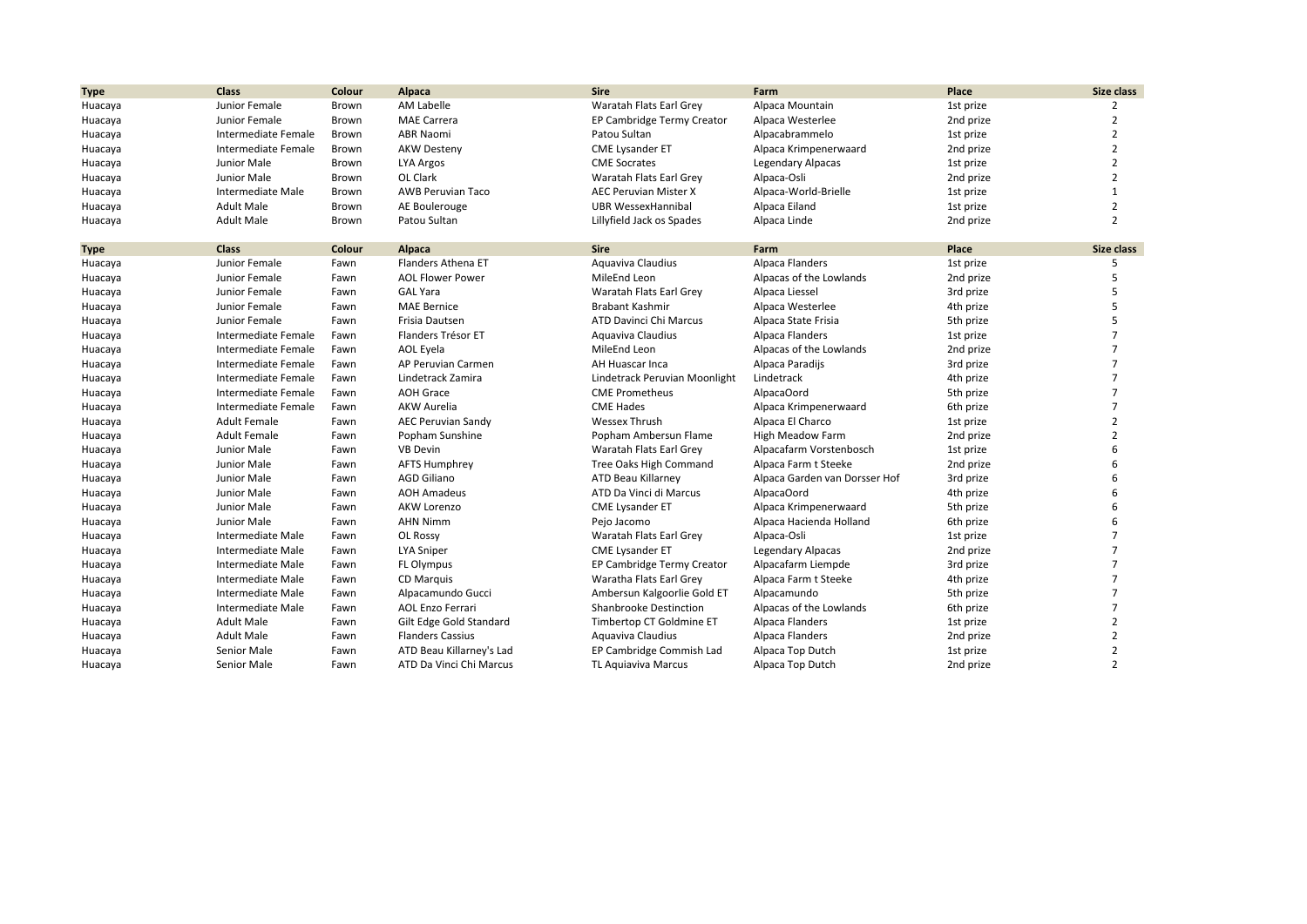| <b>Type</b> | <b>Class</b>        | Colour          | Alpaca                                           | <b>Sire</b>                         | Farm                           | Place     | Size class      |
|-------------|---------------------|-----------------|--------------------------------------------------|-------------------------------------|--------------------------------|-----------|-----------------|
| Huacaya     | Junior Female       | Beige           | <b>AOL Finally</b>                               | <b>CME Lysander ET</b>              | Alpacas of the Lowlands        | 1st prize | 3               |
| Huacaya     | Junior Female       | Beige           | ATD Hiawatha Chi Andrew Top Account              | <b>MMAE Andrew Top Account</b>      | Alpaca Top Dutch               | 2nd prize | 3               |
| Huacaya     | Junior Female       | Beige           | <b>Quality Line Honey</b>                        | <b>ACC Pathfinder</b>               | <b>Quality Line Alpacas</b>    | 3rd prize | $\overline{3}$  |
| Huacaya     | Intermediate Female | Beige           | AHN Joy de Vivre                                 | Stoneleigh Omega                    | Alpaca Hacienda Holland        | 1st prize | $\overline{2}$  |
| Huacaya     | Intermediate Female | Beige           | <b>AGD Carmel</b>                                | <b>UBR Wessex Hannibal</b>          | Alpaca Garden van Dorsser Hof  | 2nd prize | $\overline{2}$  |
| Huacaya     | Junior Male         | Beige           | AP Peruvian Diego                                | AH Peruvian Casanova                | Alpaca Paradijs                | 1st prize | 5               |
| Huacaya     | Junior Male         | Beige           | <b>MAE Sasquatch</b>                             | MAE Andrew Top Account              | Alpaca Westerlee               | 2nd prize | 5               |
| Huacaya     | Junior Male         | Beige           | Frisia Binne                                     | <b>CME Lysander ET</b>              | Alpaca State Frisia            | 3rd prize | 5               |
| Huacaya     | Junior Male         | Beige           | <b>AKW Picco</b>                                 | <b>CME Hades</b>                    | Alpaca Krimpenerwaard          | 4th prize | 5               |
| Huacaya     | Junior Male         | Beige           | <b>AOL Fitch Best Credit</b>                     | <b>CME Lysander ET</b>              | Alpacas of the Lowlands        | 5th prize | 5               |
| Huacaya     | Intermediate Male   | Beige           | CD Tiesto                                        | <b>Brabant Kasmir</b>               | Alpacafarm Carpe Diem          | 1st prize | $\overline{2}$  |
| Huacaya     | Intermediate Male   | Beige           | MAE Pascha                                       | MAE Andrew Top Account              | Alpaca Westerlee               | 2nd prize | $\overline{2}$  |
| Huacaya     | <b>Adult Male</b>   | Beige           | LYA Best chance                                  | <b>LMFI Peruvian Best bet</b>       | <b>Legendary Alpacas</b>       | 1st prize | $\mathbf{1}$    |
|             |                     |                 |                                                  |                                     |                                |           |                 |
| <b>Type</b> | <b>Class</b>        | Colour<br>White | Alpaca                                           | <b>Sire</b><br><b>Wessex Thrush</b> | Farm                           | Place     | Size class<br>6 |
| Huacaya     | Junior Female       | White           | AEC Peruvian Themba<br>CD Havannah               |                                     | Alpaca El Charco               | 1st prize | 6               |
| Huacaya     | Junior Female       |                 |                                                  | Three Oaks High Command             | Alpacafarm Carpe Diem          | 2nd prize | 6               |
| Huacaya     | Junior Female       | White<br>White  | Quality Line Heart n Soul<br><b>AGD Carolina</b> | EP Cambridge Savabeal               | <b>Quality Line Alpacas</b>    | 3rd prize | 6               |
| Huacaya     | Junior Female       |                 |                                                  | <b>UBR</b> wessex Hannibal          | Alpaca Garden van Dorsser Hof  | 4th prize | 6               |
| Huacaya     | Junior Female       | White           | Lindetrack Jet Seth                              | Waratah Flats Earl Grey             | Lindetrack                     | 5th prize |                 |
| Huacaya     | Junior Female       | White           | <b>ABR Chiquita</b>                              | NZ Shouthern Fleetfoot              | Alpacabrammelo                 | 6th prize | 6               |
| Huacaya     | Intermediate Female | White           | VekoFarm Ranomi                                  | Rural Alianza Don Pepe              | Alpaca Vekofarm                | 1st prize | $\overline{4}$  |
| Huacaya     | Intermediate Female | White           | <b>AHN Gentle</b>                                | Stoneleigh Omega                    | Alpaca Hacienda Holland        | 2nd prize | 4               |
| Huacaya     | Intermediate Female | White           | <b>MAE Chanelle</b>                              | Bowsdown La Croix                   | Noorderland Alpacas            | 3rd prize | $\overline{4}$  |
| Huacaya     | Intermediate Female | White           | Monte Sur Isabella                               | ATD Beau Killarney's Lad            | Ankie Hulst                    | 4th prize | $\overline{4}$  |
| Huacaya     | <b>Adult Female</b> | White           | AFL Ingrita                                      | AH Peruvian Casimir                 | Alpaca Flevoland               | 1st prize | $\overline{2}$  |
| Huacaya     | <b>Adult Female</b> | White           | Alpacamundo Fann                                 | Ambersun Marco Polo                 | Alpacamundo                    | 2nd prize | $\overline{2}$  |
| Huacaya     | Junior Male A       | White           | <b>AGD Diego</b>                                 | ATD DA Vinci chi Marcus             | Alpaca Garden van Dorsser Hof  | 1st prize | $\overline{7}$  |
| Huacaya     | Junior Male A       | White           | Alpacamundo Hero                                 | <b>CME Socrates</b>                 | Alpacamundo                    | 2nd prize | $\overline{7}$  |
| Huacaya     | Junior Male A       | White           | ABR Juliano                                      | <b>Wessex Lapwing</b>               | Alpacabrammelo                 | 3rd prize | $\overline{7}$  |
| Huacaya     | Junior Male A       | White           | ABR Eduardo                                      | NZ Shouthern Fleetfoot              | Alpacabrammelo                 | 4th prize | $\overline{7}$  |
| Huacaya     | Junior Male A       | White           | AWW Mikay                                        | <b>Brabant Kashmir</b>              | Alpacahoeve van de Wiede Wieke | 5th prize | $\overline{7}$  |
| Huacaya     | Junior Male B       | White           | <b>AEC Peruvian Antar</b>                        | <b>Wessex Thrush</b>                | Alpaca El Charco               | 1st prize | $\overline{7}$  |
| Huacaya     | Junior Male B       | White           | <b>AEC Peruvian Shaloul</b>                      | Bozedown Shalimar II                | Alpaca El Charco               | 2nd prize | $\overline{7}$  |
| Huacaya     | Junior Male B       | White           | LL Hewie                                         | <b>Brabant Kashmir</b>              | Lubosch Land                   | 3rd prize | $\overline{7}$  |
| Huacaya     | Junior Male B       | White           | <b>Quality Line Hero</b>                         | EP Cambridge Savabeal               | <b>Quality Line Alpacas</b>    | 4th prize | $\overline{7}$  |
| Huacaya     | Junior Male B       | White           | AE Cartouche                                     | <b>UBR WessexHannibal</b>           | Alpaca Eiland                  | 5th prize | $\overline{7}$  |
| Huacaya     | Junior Male B       | White           | <b>AWB Peruvian Alonso</b>                       | <b>Wessex Thrush</b>                | Alpaca-World-Brielle           | 6th prize | $\overline{7}$  |
| Huacaya     | Intermediate Male   | White           | <b>Quality Line Ghost</b>                        | Silverstream Forerunner             | <b>Quality Line Alpacas</b>    | 1st prize | 11              |
| Huacaya     | Intermediate Male   | White           | AWB Peruvian Vengino                             | AH Peruvian Vengador                | Alpaca-World-Brielle           | 2nd prize | 11              |
| Huacaya     | Intermediate Male   | White           | VekoFarm Peruvian Caranza ET                     | Rural Alianza Don Pepe              | Alpaca Vekofarm                | 3rd prize | 11              |
| Huacaya     | Intermediate Male   | White           | VekoFarm Amaron                                  | Rural Alianza Don Pepe              | Alpaca Vekofarm                | 4th prize | 11              |
| Huacaya     | Intermediate Male   | White           | <b>AEC Peruvian Terrensh</b>                     | <b>Wessex Thrush</b>                | Alpaca El Charco               | 5th prize | 11              |
| Huacaya     | Intermediate Male   | White           | ATD Gregorius Chi Termy                          | EP Cambridge Termy Creator          | Alpaca Top Dutch               | 6th prize | 11              |
| Huacaya     | <b>Adult Male</b>   | White           | <b>Flanders Nero</b>                             | Aquaviva Claudius                   | Alpacafarm Vorstenbosch        | 1st prize | $\overline{7}$  |
| Huacaya     | <b>Adult Male</b>   | White           | CD Florian                                       | Silverstream Ensenada               | Alpacahoeve van de Wiede Wieke | 2nd prize | $\overline{7}$  |
| Huacaya     | <b>Adult Male</b>   | White           | MAE Christopher Top Account                      | EP Cambridge Top Account            | Alpaca Westerlee               | 3rd prize | $\overline{7}$  |
| Huacaya     | <b>Adult Male</b>   | White           | <b>Quality Line Foreigner</b>                    | Sandjo Shalimar                     | <b>Quality Line Alpacas</b>    | 4th prize | $\overline{7}$  |
| Huacaya     | <b>Adult Male</b>   | White           | CD Carino                                        | EP Cambridge Savabeal               | Alpacafarm Liempde             | 5th prize | $\overline{7}$  |
| Huacaya     | <b>Adult Male</b>   | White           | AWB Peruvian Giacomo                             | Wessex Thrush                       | Alpaca-World-Brielle           | 6th prize | $\overline{7}$  |